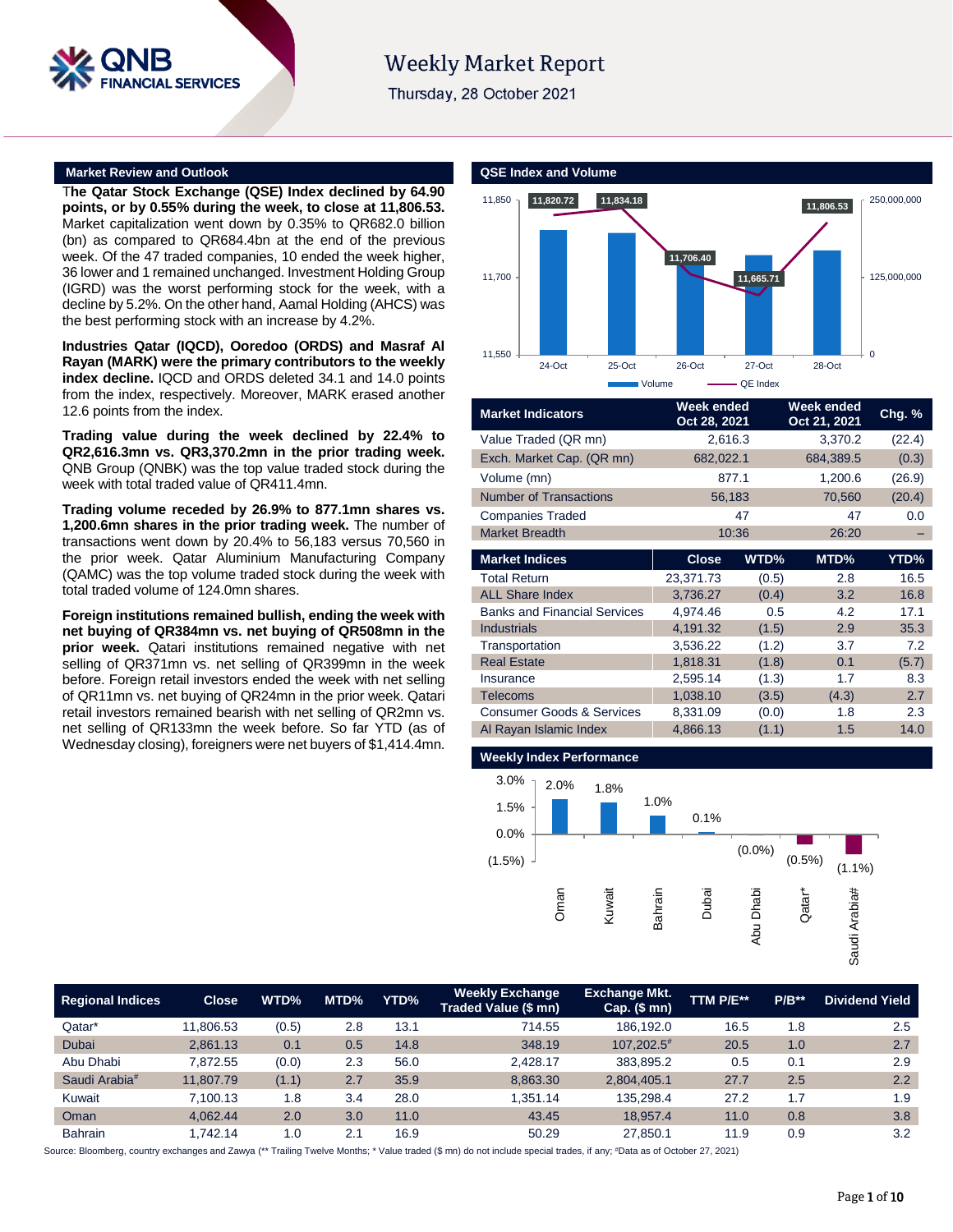## **Economic, Market & Company News**

- **CBQK's bottom line rises to QR804.6mn in 3Q2021, above our estimate –** The Commercial Bank's (CBQK) net profit rose 217.8% YoY (+11.1% QoQ) to QR804.6mn in 3Q2021, above our estimate of QR631.3mn (variation of +27.5%). Net interest income increased 26.4% YoY and 3.1% QoQ in 3Q2021 to QR951.2mn. The company's net operating income came in at QR1,294.0mn in 3Q2021, which represents an increase of 20.1% YoY (+0.7% QoQ). The bank's total assets stood at QR165.3bn at the end of September 30, 2021, up 15.5% YoY (+2% QoQ). Loans and advances to customers were QR101.1bn, registering a rise of 11.8% YoY (+0.5% QoQ) at the end of September 30, 2021. Customer deposits rose 10.3% YoY to reach QR80.7bn at the end of September 30, 2021. However, on QoQ basis, customer deposits fell 2%. EPS amounted to QR0.20 in 3Q2021 as compared to QR0.18 in 2Q2021. CBQK announced a net profit of QR2.13bn for the first nine months of the year, registering an increase of 84.7% compared to QR1.15bn during the same period in 2020. The Group's balance sheet has increased by 15.5% with total assets at QR165.3bn, compared to QR143.1bn in September 2020. The increase was mainly due to loans and advances. Customer loans and advances increased by 11.8% to QR101.1bn from QR90.5bn, with the increase mainly seen in the government and public sectors. Commercial Bank's normalized operating income also rose by 11.4% to QR3.49bn (+21.6% on reported basis), while operating profits grew by 13.8% to QR2.62bn from QR2.30bn during the same period last year. The Group has also successfully issued a senior unsecured five-year bond of \$700mn in May. Chairman of the Board of Directors of Commercial Bank, Sheikh Abdulla bin Ali bin Jabor Al Thani said: "Qatar's economy demonstrated great resilience during COVID-19, with 4 percent growth year-on-year in the second quarter and is expected to strengthen further driven by the upcoming 2022 FIFA World Cup, the North Field Expansion Project and the economic accelerators supporting the Qatar National Vision 2030. (QNB FS Research, QSE, Peninsula Qatar)
- **ERES' bottom line rises to QR61.2mn in 3Q2021 –** Ezdan Holding Group's (ERES) net profit rose 69.0% YoY (+145.3% QoQ) to QR61.2mn in 3Q2021. The company's rental income came in at QR320.7mn in 3Q2021, which represents an increase of 9.9% YoY (+6.0% QoQ). EPS amounted to QR0.009 in 9M2021 as compared to QR0.008 in 9M2020. (QSE, QNB FS Research)
- **QLMI's net profit declines 0.7% YoY and 37.8% QoQ in 3Q2021 –** QLM Life & Medical Insurance Company's (QLMI) net profit declined 0.7% YoY (-37.8% QoQ) to QR18.9mn in 3Q2021. EPS amounted to QR0.21 in 9M2021 as compared to QR0.20 in 9M2020. The company's net profit for the first nine months of 2021 was QR74.3mn, representing a growth of 7% compared with QR69.5mn, for the same period of 2020. "QLMI has consistently performed and demonstrated the strength of its operational excellence and digital transformation. Continuous innovation has helped build efficiencies in its processes thus delivering strong bottom-line growth in line with the expectations of all the stakeholders," QLMI Chairman Sheikh Saoud bin Khalid bin Hamad Al Thani said. QLMI CEO Fahad Al Suwaidi said, "As the global and regional economies continue to recover, one of the focus areas is towards tapping the business potential in the retail segment. In terms of its product offerings, QLMI has an array of individual/family plans which can cater to the diverse needs of the market. This avenue will help fuel our growth as we encompass a larger market base and provide our clientele with unique solutions." Gross written premium as of September 30,

2021, stood at QR750.1mn as compared with QR784.9mn for the same period of 2020. The gap in GWP continues to further narrow down as compared to previous quarters along with the strengthening of the bottom line as we progress towards the year-end. Net investment income for the period was QR29.2mn, compared with QR30.3mn for the same period in 2020. (QSE, QNB FS Research, Qatar Tribune)

- **QAMC's bottom line rises 41.5% QoQ in 3Q2021 –** Qatar Aluminium Manufacturing Company (QAMC) reported net profit of QR233.0mn in 3Q2021 as compared to net loss of QR2.4mn in 3Q2020 and net profit of QR164.7mn in 2Q2021. The company's share of net results of investment in a joint venture came in at QR232.3mn in 3Q2021, which represents an increase of 40.9% QoQ. EPS amounted to QR0.093 in 9M2021 as compared to QR0.002 in 9M2020. The company has reported a more than 43-fold jump YoY in net profit to QR521mn in the first nine months (9M2021). The company has set record of highest quarterly net profit of QR233mn (in the third quarter) since incorporation, capturing benefits of strong aluminum pricing on renewed demand amidst constrained supply. Prices of aluminum continue to show strength on the back of renewed global demand, with sectors such as construction and automotive industries witnessing growth, as global economies sequentially recovered linked to the market reopening on the back of successful ongoing vaccination drive. Aluminum being a key input for electric vehicles, wind turbines and solar power, has brought an additional layer of long-term demand. The share of joint venture's revenue increased by 32% YoY to QR2.13bn and EBITDA more than doubled to QR918mn for 9M2021. QAMC's improved financial results was largely attributed to an overall growth in average realized selling prices, which increased by 37% during 9M2021, contributing QR597mn positively towards its bottom-line. Production remained stable with volumes witnessing a marginal 1% jump during 9M2021 against the yearago period. Sales volumes fell 3%, reflecting the timing of shipment. The joint venture's selling cost for 9M2021 was higher compared to the same period last year, mainly on account of higher raw material costs; but partially offset by favorable inventory movements and cost optimization initiatives. The finance cost for 9M2021 declined 38% due to decline in interest rates and absence of unamortized portion of financing cost being written-off last year. The decline in finance cost contributed QR32mn positively to QAMC's net earnings. QAMC's financial position continued to remain robust with liquidity position at the end of September 30, 2021 reaching QR1.12bn in form of cash and bank balances (including proportionate share of cash and bank balances of the joint venture). During 9M2021, the joint venture generated share of operating cash flows of QR740mn, with a share of free cash flows of QR576mn. (QSE, QNB FS Research, Gulf-Times.com)
- **DBIS reports net profit of QR1.93mn in 3Q2021 –** Dlala Brokerage and Investments Holding Co.'s (DBIS) net profit rose 50.7% YoY (but declined 68.8% on QoQ basis) to QR1.9mn in 3Q2021. The company's net brokerage commission income came in at QR2.7mn in 3Q2021, which represents a decrease of 68.1% YoY (-49.1% QoQ). EPS amounted to QR0.042 in 9M2021 as compared to QR0.013 in 9M2020. (QSE, QNB FS Research)
- **WDAM reports net loss of QR9.0mn in 3Q2021 –** Widam Food Company (WDAM) reported net loss of QR9.0mn in 3Q2021 as compared to net profit of QR14.3mn in 3Q2020 and net loss of QR16.5mn in 2Q2021. The company's revenue came in at QR104.6mn in 3Q2021, which represents a decrease of 35.9%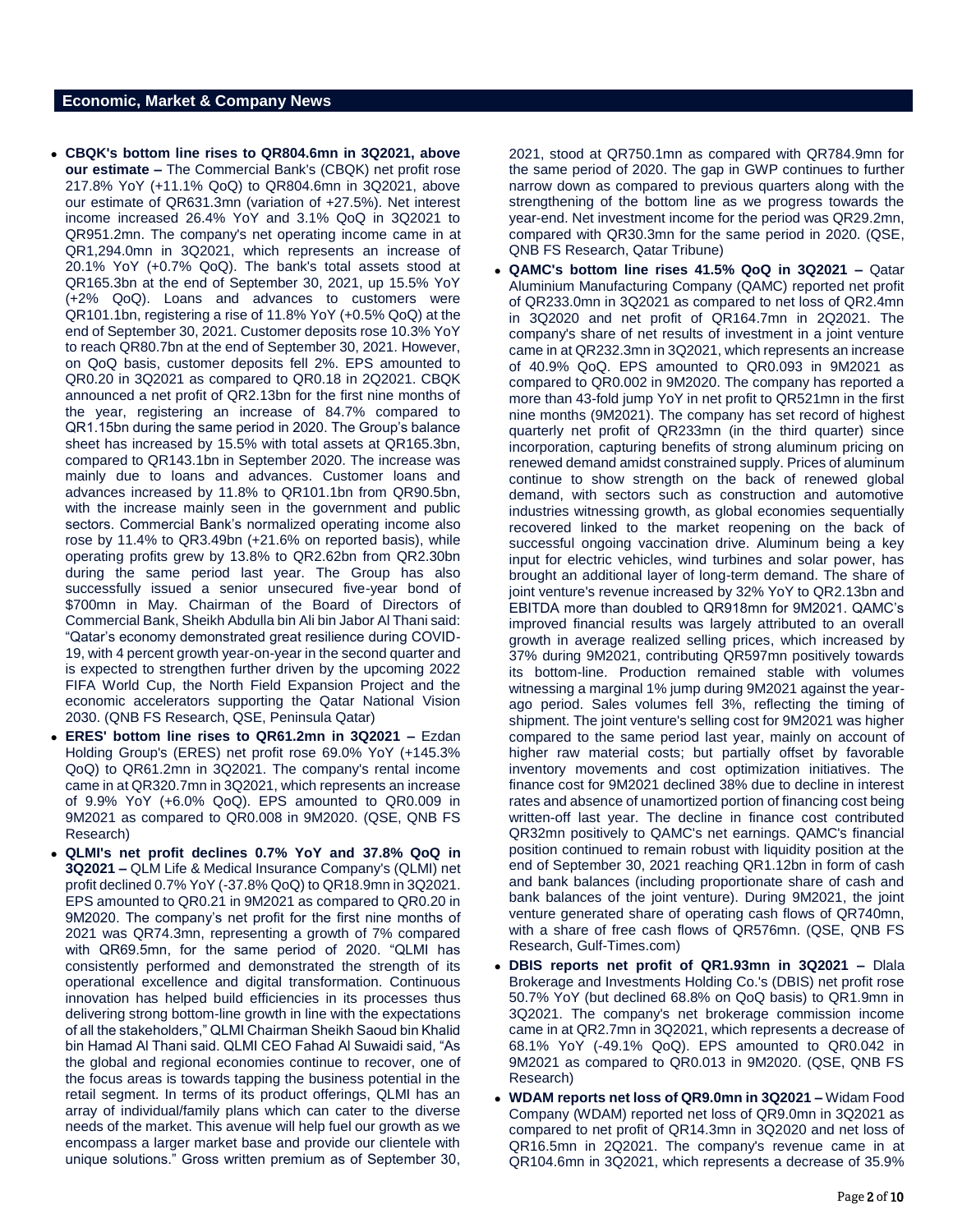YoY (-11.1% QoQ). Loss per share amounted to QR0.14 in 9M2021 as compared to earnings per share of QR0.35 in 9M2020. (QSE, QNB FS Research)

- **MERS' net profit declines 17.5% YoY and 46.7% QoQ in 3Q2021 –** Al Meera Consumer Goods Company's (MERS) net profit declined 17.5% YoY (-46.7% QoQ) to QR27.1mn in 3Q2021. The company's sales came in at QR644.4mn in 3Q2021, which represents a decrease of 15.0% YoY (-15.6% QoQ). EPS amounted to QR0.64 in 9M2021 as compared to QR0.70 in 9M2020. (QSE, QNB FS Research)
- **IQCD's bottom line rises 1.3% QoQ in 3Q2021, below our estimate –** Industries Qatar's (IQCD) net profit rose 339.4% YoY (+1.3% QoQ) to QR2,099.9mn in 3Q2021, below our estimate of QR2,317.3mn (variation of -9.4%). The company's revenue came in at QR3,392.2mn in 3Q2021, which represents an increase of 113.3% YoY (+5.5% QoQ). EPS amounted to QR0.93 in 9M2021 as compared to QR0.19 in 9M2020. IQCD saw its net profit more than quadruple YoY to QR5.6bn in the first nine months (9M) of 2021, owing to greater consumer confidence and a robust global demand for downstream products. The group revenue improved 76% to QR14.1bn. The EBITDA increased by 161% to QR7bn. Blended product prices at group level grew 43% YoY, translating into an increase of QR5.3bn in net profits. Price increase was mostly linked to elevated market prices across all segments, with fertilizer segment reporting a contribution of QR2.8bn, petrochemicals QR1.8bn and steel QR0.7bn towards the overall improvement in profitability versus 9M2020. The petrochemicals' net profit more than tripled YoY to QR2.2bn for 9M2021, primarily linked to improved product prices owing to better macroeconomic dynamics and supply scarcities. The profit improvement was also partially supported by the return of MTBE production to full scale, which was on a commercial shutdown for a certain period during the first half of this year. The blended product prices for the segment rose by 62% versus 9M2020, with polyethylene (LDPE) prices showing a marked improvement of 67%. Sales volumes improved by 6%, compared to the same period of last year, on account of improved production levels which also increased by 6%. The growth in product prices coupled with inclined sales volumes led to an overall increase in revenue by 72% within the segment, to QR4.7bn for 9M2021. The fertilizer segment's net profit jumped more than five-fold YoY to QR2.8bn for 9M2021, primarily driven by topline growth where revenue more than doubled for the nine month period of 2021, to QR6.5bn. Selling prices also improved significantly by 69% versus 9M2020, which reflected positively on the segmental performance and led to improved EBITDA margins. The restricted supply from key exporting economies, rising gas prices and production bottlenecks in some countries, together with strong demand from key crop-growing regions have been a driving force behind high fertilizer prices. Following the strategic restructuring initiatives implemented last year, the steel segment returned to profitability in 2021. Net profit amounted to QR629mn during 9M2021 compared with a net loss (including impairment) of QR1.4bn in the corresponding period of 2020. Selling prices improved by 31% compared to 9M2020, due to an increase in demand linked to a rebound in construction activity, IQCD said, adding the group now focuses on selling in more profitable domestic and regional markets on its current reduced production capacity. IQCD's financial position continues to remain robust, with the liquidity as at the end of September 30, 2021 reaching QR13.4bn in the form of cash and bank balances, after accounting for a dividend payout of QR2bn for 2020. Currently, the group has no long-term debt obligations. Its total assets and total equity reached QR39.7bn and QR37.4bn, respectively, at the end of September 30, 2021. During nine-month period, the group generated positive operating cash flows of QR6.2bn, with

free cash flows of QR5.6bn. (QNB FS Research, QSE, Gulf-Times.com)

- **QIIK's bottom line rises 8.8% YoY and 12.4% QoQ in 3Q2021, in-line with our estimate –** Qatar International Islamic Bank's (QIIK) net profit rose 8.8% YoY (+12.4% QoQ) to QR295.9mn in 3Q2021, in-line with our estimate of QR280.8mn (variation of +5.4%). Total income from financing & investing activities declined 5.7% YoY (-10.4% QoQ) in 3Q2021 to QR522.1mn. The company's total income came in at QR586.8mn in 3Q2021, which represents a decrease of 6.1% YoY (-10.2% QoQ). The bank's total assets stood at QR58.8bn at the end of September 30, 2021, down 0.8% YoY (-5.8% QoQ). Financing assets were QR37.4bn, registering a fall of 4.6% YoY (-8.1% QoQ) at the end of September 30, 2021. Customers' current accounts rose 5.9% YoY and 3.9% QoQ to reach QR8.1bn at the end of September 30, 2021. The earnings per share amounted to QR0.2 in 3Q2021 as compared to earnings per share of QR0.2 in 2Q2021. QIIK posted a net profit of QR840mn in the third quarter, representing an increase of 7% compared to 3Q2020. The results were announced after a meeting of QIIK's board of directors chaired by Sheikh Dr. Khalid bin Thani Al-Thani in Doha. Sheikh Dr. Khalid commented, "The 3Q results show that the bank's growth is accelerating, as we continue to achieve the targeted results, focus on the implementation of our interim and strategic goals and report outstanding performance, thanks to the efforts we put into enabling a work environment that is conducive to innovation and development. QIIK Chief Executive Officer, Dr. Abdulbasit Ahmad Al-Shaibei stated, "The Bank delivered strong performance in the third quarter, as total revenues grew to QR1.85bn compared to QR1.83bn in the same period last year. Total assets stood at QR58.8bn, while financing assets reached QR37.4bn by 3Q2021. "Customer deposits grew by 9.3% to QR39.3bn in third quarter. Furthermore, operational efficiency continues with cost/income ratio at 18.7%, compared to 20% in the same period last year. This demonstrates that the bank's efforts in facing continuous risks and operational challenges have successfully paid off. "At the end of the third quarter, total equity had reached QR8.6bn and the capital adequacy ratio was at 16.6%, exceeding regulatory requirements, which highlights the strong financial position of the bank. "These results are a testament to the efforts made by every member of our team and the exceptional work carried out in dealing with the challenges imposed by the Covid-19 pandemic", he said. "We continue to succeed in achieving positive business results in line with our strategic goals amid all the challenges, owing it to collective efforts of our employees. We look forward to more success and growth together." (QNB FS Research, QSE, Gulf-Times.com)
- **IGRD reports net profit of QR10.2mn in 3Q2021 –** Investment Holding Group's (IGRD) net profit declined 10.3% YoY (but rose 113.2% on QoQ basis) to QR10.2mn in 3Q2021. EPS amounted to QR0.028 in 9M2021 as compared to QR0.032 in 9M2020. (QSE, QNB FS Research)
- **AKHI posts 37.5% YoY increase but 9.6% QoQ decline in net profit in 3Q2021 –** Al Khaleej Takaful Insurance Company's (AKHI) net profit rose 37.5% YoY (but declined 9.6% on QoQ basis) to QR10.1mn in 3Q2021. EPS amounted to QR0.17 in 9M2021 as compared to QR0.11 in 9M2020. (QSE, QNB FS Research)
- **DHBK's bottom line rises 2.5% YoY and 18.5% QoQ in 3Q2021, in-line with our estimate –** Doha Bank's (DHBK) net profit rose 2.5% YoY (+18.5% QoQ) to QR277.5mn in 3Q2021, in-line with our estimate of QR287.4mn (variation of -3.5%). Net interest income increased 5.7% YoY and 9.6% QoQ in 3Q2021 to QR666.3mn. The company's net operating income came in at QR779.2mn in 3Q2021, which represents a decrease of 0.3% YoY. However, on QoQ basis net operating income rose 5.1%.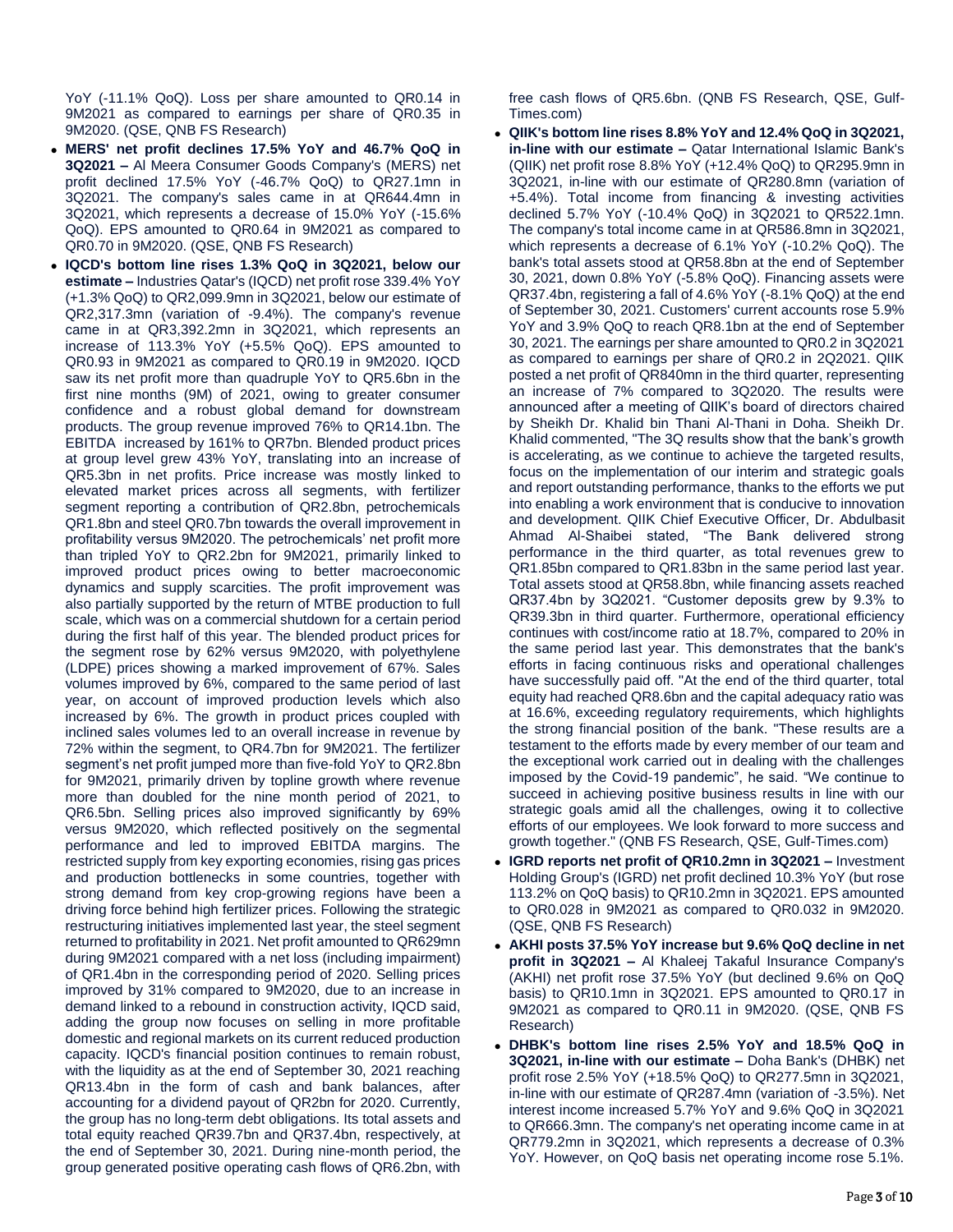The bank's total assets stood at QR103.4bn at the end of September 30, 2021, down 2.9% YoY (-5.4% QoQ). Loans and advances to customers were QR64.8bn, registering a rise of 2.7% YoY at the end of September 30, 2021. However, on QoQ basis loans and advances to customers decreased 10.2%. Customer deposits rose 7.3% YoY and 1.3% QoQ to reach QR59.9bn at the end of September 30, 2021. EPS amounted to QR0.09 in 3Q2021 as compared to QR0.08 in 2Q2021. Doha Bank has reported a net profit of QR892mn for the first nine months of 2021, up 15.6% over QR772mn registered in the same period last year, the bank's Chairman, Sheikh Fahad bin Mohamed bin Jabor Al-Thani, has said. Sheikh Fahad said net interest income significantly grew by 13.7% compared to 2020 to reach QR1.9bn, while net operating income stood at QR2.3bn showing a 7.1% growth over the same period last year. He said the bank has made "significant" progress in improving the cost management and efficient utilization of resources where the operating cost for the period decreased by 2.5% compared to the same period last year, thus reducing cost to income ratio to 28.1% from 30.9%, showing bank's productive operational performance. Sheikh Fahad added that total assets stood at QR103.4bn in September 30, 2021 compared to QR106.5bn in the same period last year. Net loans and advances increased to QR64.8bn as of September 30, 2021 from QR63.1bn for the same period last year, registering a growth of 2.7%. Customer deposits showed a YoY increase of 7.3% from QR55.8bn to QR59.9bn as of September 30, 2021, which is evidence of the strong liquidity position of the bank. Doha Bank managing director Sheikh Abdul Rehman bin Mohamed bin Jabor Al-Thani said, "The total equity stood at QR14.5bn as of September 30, 2021, registering a growth of 5%. The bank continued to strengthen its key capitalization ratios, where the total capital adequacy ratio of the bank stood at 19.81% as of September 30, 2021, from 18.38% compared to the same period last year. The bank, given the scale of its operations, has achieved a return on the average assets of 1.15% as of September 30, 2021." (QNB FS Research, QSE, Gulf-Times.com)

- **QEWS posts 4.7% YoY increase but 5.2% QoQ decline in net profit in 3Q2021, bang in-line with our estimate –** Qatar Electricity & Water Company's (QEWS) net profit rose 4.7% YoY (but declined 5.2% on QoQ basis) to QR391.3mn in 3Q2021, bang in-line with our estimate of QR392.6mn (variation of -0.3%). The company's revenue came in at QR689.9mn in 3Q2021, which represents a decrease of 8.7% YoY. However, on QoQ basis, revenue rose 20.1%. EPS amounted to QR1.07 in 9M2021 as compared to QR0.94 in 9M2020. QEWS has reported a 14% increase YoY in net profit to QR1.18bn during the first nine months of this year. QEWS recorded revenue of QR1.84bn during January-September 2021, which however saw a decrease of 6% YoY. During the period, QEWS market share in Qatar in the supply of electricity was 61% and desalinated water was 71%, the company said in its regulatory filing with the Qatar Stock Exchange. QEWS, along with its joint ventures, has a total capacity of 10,590 MW of electricity and 543 MIGD (million imperial gallons per day) of water. The company said it would continue to focus on the renewable energy domain in 2021 through Siraj Energy, and also aims to expand into international markets through its joint venture company Nebras Power. QEWS recorded operational cash flows of QR1.06bn at the end of September 30, 2021 compared to QR872mn during the same period in 2020. Total assets were valued at QR18.69bn and net debt was QR2.24bn during the first nine months of this year. (QNB FS Research, QSE, Gulf-Times.com)
- **GWCS posts 8.5% YoY decrease but 4.0% QoQ increase in net profit in 3Q2021, in-line with our estimate –** Gulf Warehousing Company's (GWCS) net profit declined 8.5% YoY (but rose 4.0% on QoQ basis) to QR56.2mn in 3Q2021, in-line

with our estimate of QR55.1mn (variation of +2.0%). The company's revenue came in at QR323.8mn in 3Q2021, which represents a decrease of 1.1% YoY (-0.4% QoQ). EPS amounted to QR0.28 in 9M2021 as compared to QR0.29 in 9M2020. GWCS achieved a net profit of QR165mn during the nine-month period that ended on September 30. During the same period, the company generated QR948mn in revenues. Sheikh Abdulla bin Fahad bin Jassem bin Jabor al-Thani, GWCS chairman stated, "GWCS continues to provide the public and private sectors with flexible, innovative and reliable logistics solution. The company is committed to achieving its plans while helping create a sustainable and diverse economy that will ensure the best returns for our investors. Ranjeev Menon, GWCS Group CEO, remarked, "GWCS is dedicated to supplying the market with quality centred and lean solutions that drives the customers' operational efficiency. We are pleased with our roadmap for the coming months, especially with the muchawaited FIFA World Cup Qatar 2022." GWCS will be providing a "suite of pre, during and post-event" logistics services, deploying its expertise and infrastructure to deliver the logistics mandate for the world's biggest sporting event – the FIFA World Cup Qatar 2022. Established in 2004, GWCS has become the leader in logistics and supply chain solutions in Qatar and one of the fastest growing companies in the region. The company offers best in class logistics and supply chain services that include warehousing, distribution, logistics solutions for hazardous materials, freight forwarding, project logistics, sporting events and equestrian logistics solutions, fine art logistics, supply chain consulting services, transportation, records management, and local and international relocation services. GWCS provides these services, utilizing a global freight network of more than 600 offices and a solid logistics infrastructure spanning over 3.8mn square meters. GWCS is the first regional supporter and official logistics provider for the FIFA World Cup Qatar 2022. (QNB FS Research, QSE, Gulf-Times.com)

- **QNNS' bottom line rises 53.9% QoQ in 3Q2021, above our estimate –** Qatar Navigation's (QNNS) net profit rose 157.2% YoY (+53.9% QoQ) to QR216.3mn in 3Q2021, above our estimate of QR170.2mn. EPS amounted to QR0.58 in 9M2021 as compared to QR0.34 in 9M2020. The company reported a net profit of QR654m for the first nine months of the year, an increase of 70.3% compared to QR384mn during the same period in 2020. Earnings per share grew to QR0.58 from QR0.34. The Company's operating revenues grew to QR2.0bn in 9M 2021 from QR1.7bn during the same period in 2020, while operating profit decreased to QR192mn from QR286mn. Milaha Maritime & Logistics' net profit rose by QR59mn compared with the same period last year, driven by continued strong container shipping rates and network optimization measures. Milaha Gas & Petrochem's net profit decreased by QR29mn compared to 9M2020, with weakened tanker shipping rates more than offsetting strong performance from the associate companies. Milaha Offshore's bottom line increased by QR201mn compared to the same period in 2020, mainly due to a decrease in vessel impairments that was slightly offset by an increase in COVID19 related operating expenses. Milaha Capital's net profit rose by QR38mn compared with the same period last year, mainly a result of one-time impairments recorded in 2020 not recurring this year. Milaha Trading's bottom line grew by QR2mn compared with 9M2020, driven by an increase in heavy equipment sales. Milaha will conduct an investor conference call tomorrow at 14:00 Doha time. (QNB FS Research, QSE, Peninsula Qatar)
- **QATI's bottom line rises 10.3% QoQ in 3Q2021 –** Qatar Insurance Company's (QATI) net profit rose 158.1% YoY (+10.3% QoQ) to QR156.1mn in 3Q2021. The company's net earned premiums came in at QR2,164.2mn in 3Q2021, which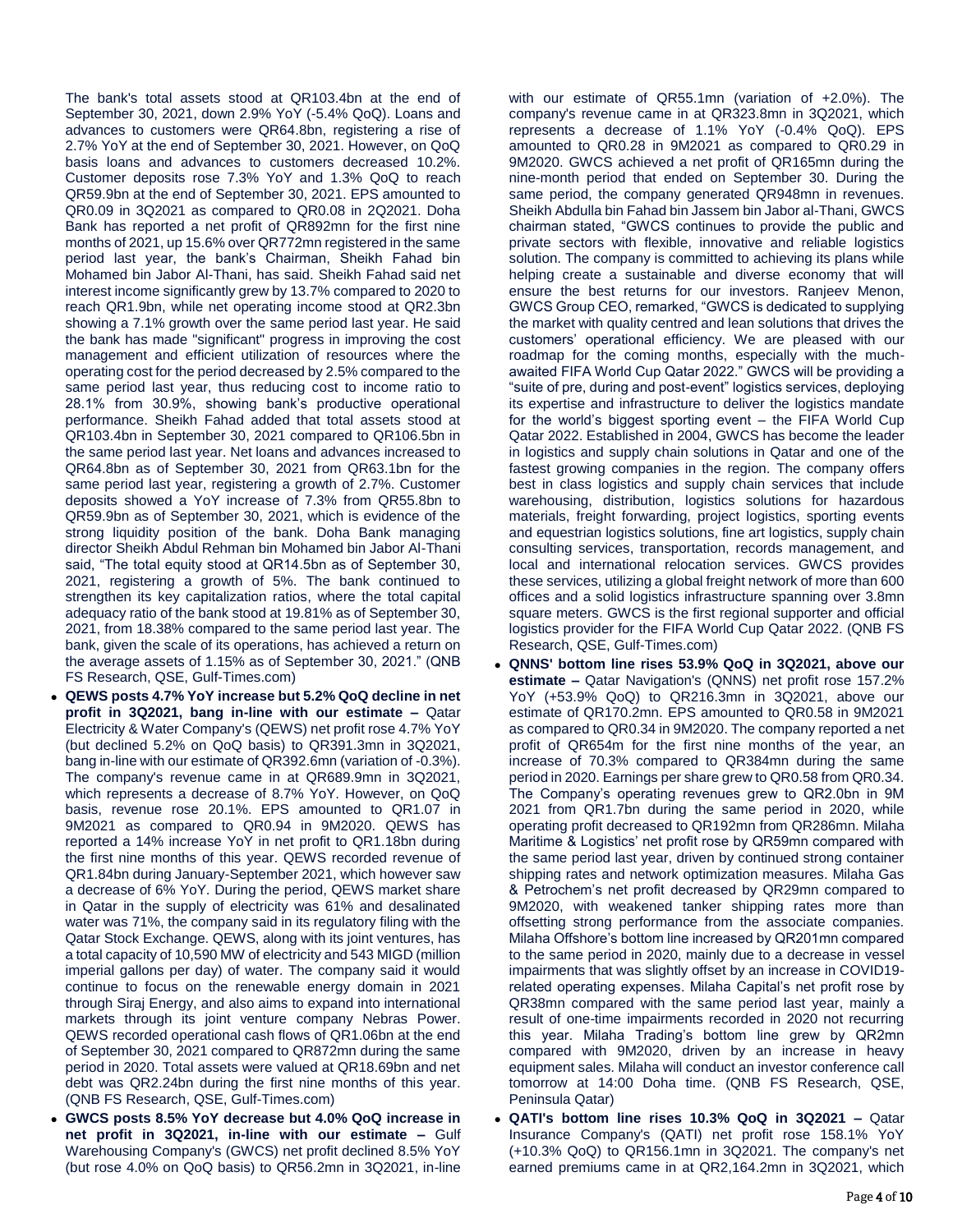represents an increase of 12.6% YoY (+0.7% QoQ). The earnings per share amounted to QR0.123 in 9M2021 as compared to loss per share of QR0.073 in 9M2020. (QSE, QNB FS Research)

- **AHCS' bottom line rises 9.0% YoY and 26.1% QoQ in 3Q2021 –** Aamal Company's (AHCS) net profit rose 9.0% YoY (+26.1% QoQ) to QR77.7mn in 3Q2021. The company's revenue came in at QR389.8mn in 3Q2021, which represents an increase of 15.3% YoY. However, on QoQ basis revenue fell 2.1%. EPS amounted to QR0.033 in 9M2021 as compared to QR0.015 in 9M2020. Aamal reported total net profit of QR210.9mn in nine months, up 132.7% compared to same period last year. (9M 2020: QR90.6mn). Total revenue increased by 13.2% to QR1.1bn. Chief Executive Officer and Managing Director of Aamal, HE Sheikh Mohamed Bin Faisal Al Thani said "Aamal's solid foundations and strong financial position have allowed us to use the past year to evaluate and enhance our existing operations. We are proud of the progress that we have already delivered this year across so many of our businesses. "Recent developments have included the introduction of new heavy vehicles by Aamal Readymix and Gulf Rocks to further enhance operations, the ongoing leasing of newly-added space at City Center Doha which has seen 38 new shops open since the start of the year with another 19 shops expected to open before year end, the near completion of the frontage at City Center which will provide additional leasing space and give the Mall a refreshed look, and an increased focus on IT Healthcare products and services by Aamal Medical. "We continue to explore new opportunities for incremental growth and value creation, in particular in our Trading and Distribution segment, and will update the market in due course as appropriate. We look forward with confidence to the final quarter of 2021 and beyond." (QSE, QNB FS Research, Qatar Tribune)
- **QISI's bottom line rises 13.3% YoY and 4.7% QoQ in 3Q2021 –** Qatar Islamic Insurance Company 's (QISI) net profit rose 13.3% YoY (+4.7% QoQ) to QR18.1mn in 3Q2021. The company's total revenues came in at QR30.1mn in 3Q2021, which represents an increase of 17.2% YoY. However, on QoQ basis total revenues fell 1.2%. EPS amounted to QR0.394 in 9M2021 as compared to QR0.390 in 9M2020. (QSE, QNB FS Research)
- **IHGS' reports net profit of QR1.0mn in 3Q2021 –** Inma Holding's (IHGS) net profit declined 57.2% YoY (-55.0% QoQ) to QR1.0mn in 3Q2021. EPS amounted to QR0.077 in 9M2021 as compared to QR0.083 in 9M2020. (QSE, QNB FS Research)
- **ORDS' bottom line declines 69.7% YoY in 3Q2021 –** Ooredoo (ORDS) reported net profit of QR196.6mn in 3Q2021 as compared to net profit of QR649.8mn (-69.7% YoY) in 3Q2020 and net loss of QR1,149.4mn in 2Q2021. The company's revenue came in at QR7,608.5mn in 3Q2021, which represents an increase of 4.3% YoY (+4.1% QoQ). EPS amounted to QR0.06 in 3Q2021 as compared to QR0.20 in 3Q2020 and loss per share of QR0.36 in 2Q2021. ORDS reported a QR22.1bn revenue in the first nine months of 2021, a 3% jump over the same period last year, mainly driven by growth in Qatar, Indonesia, and Tunisia. Excluding foreign exchange (FX) impact, revenue increased by 6%. Group EBITDA (earnings before interest, taxes, depreciation, and amortization) for the ninemonth period stood at QR9.9bn with a corresponding EBITDA margin of 45%, driven by growth in Indonesia, Kuwait, and Algeria. The EBITDA growth rate stood at 7% and at 10%, excluding FX impact. Consolidated customer base increased by 2% to exceed 120mn due to strong performances in Indonesia, Oman, Algeria, and Iraq. Group net profit was negative mainly due to FX losses and the impairments in Myanmar. The negative impact was partly offset by profit from the sale and leaseback of

Indosat Ooredoo's tower assets (QR1bn) and reversals of Covid-19 FX provision. Excluding these one-offs and FX impact, net profit increased by 41%. Ooredoo Managing Director Aziz Aluthman Fakhroo said, "We are pleased to report the ongoing positive trend in the business as market activity improves in some of our core markets. This trend is even stronger excluding the FX impact with revenue growth of 6% and EBITDA growth of 10%. "Our net profit was impacted mainly due to FX losses and the impairment of our operations in Myanmar, due to the continued political unrest. The negative impact was partially offset by the gain realized on Indonesian tower sale and leaseback transaction. Excluding these one-offs and the FX impact, the net profit increased by 41%. Ooredoo Qatar continues to deliver strong results with growth in revenue of 3% and a strong EBITDA margin of 54%. Cost control measures resulted in an improved EBITDA for Ooredoo Kuwait and Ooredoo Algeria. Ooredoo Tunisia recorded an 8% increase in revenue for the nine-month period. Ooredoo Oman's customer base increased by 6% and Asiacell recorded 7% more customers, he said. Fakhroo said Indosat Ooredoo continues to deliver a strong set of results across the board, contributing significantly towards group growth, with a 14% increase in revenue and an improved EBITDA margin of 50%. "We expect to see significant growth following the proposed merger of Indosat Ooredoo and CK Hutchison, which was announced in September. The merger will lead to the creation of a stronger number two telco operator in the Indonesian market and a new world-class digital telecoms and internet company for Indonesia. (QSE, QNB FS Research, Gulf-Times.com)

- **QFBQ's bottom line rises 2.8% QoQ in 3Q2021 –** Qatar First Bank (QFBQ) reported net profit of QR21.0mn in 3Q2021 as compared to net loss of QR20.2mn in 3Q2020 and net profit of QR20.4mn (+2.8% QoQ) in 2Q2021. Total Income increased 281.1% YoY and 104.5% QoQ in 3Q2021 to QR60.8mn. The bank's total assets stood at QR2.7bn at the end of September 30, 2021, down 6.3% YoY (-6.0% QoQ). Financing assets were QR0.4bn, registering a fall of 14.5% YoY (-8.4% QoQ) at the end of September 30, 2021. Financing liabilities rose 129.1% YoY and 3.3% QoQ to reach QR0.5bn at the end of September 30, 2021. EPS amounted to QR0.030 in 3Q2021 as compared to QR0.029 in 2Q2021. QFBQ announced its strong financial results for the nine months period ending 30 September 2021. Net profit attributable to shareholders for the nine months period amounted to QR62mn compared to a loss of 227.9mn in the same period of previous year 2020. It is QFBQ's highest nine months accumulated profit in any year since 2016. The total income stood at QR168mn compared to the negative total income of QR82mn in the previous year 2020. The Bank achieved a significant increase of 322% in dividend income year on year, from 2.4mn to 10mn driven from real estate investments and Sukuk funds. In the nine months period ended 30 September 2021, QFBQ recorded an increase of 255% in other income sources including rental income, from 3.87mn to 13.74mn, leading to a stable income source. QFBQ continued to reduce it expenses despite the improvement in key financial indicators, with total expenses reducing by 24%. Total real estate assets under management (AUM) grew by 140% from QR1.6bn to QR3.9bn, following the acquisition of Fourteen555, a 2020 award-winning multi-tenant office building serving as headquarters for Occidental Chemical Corporation in Dallas, Texas. QFBQ got the approval of its shareholder in its Extraordinary General Assembly Meeting for a capital increase to strengthen its equity base for improved performance, longterm growth, and a stronger balance sheet. (QSE, QNB FS Research, Gulf-Times.com)
- **MCCS posts 13.2% QoQ decline in net profit in 3Q2021 –** Mannai Corporation's (MCCS) net profit rose 2,014.1% YoY (but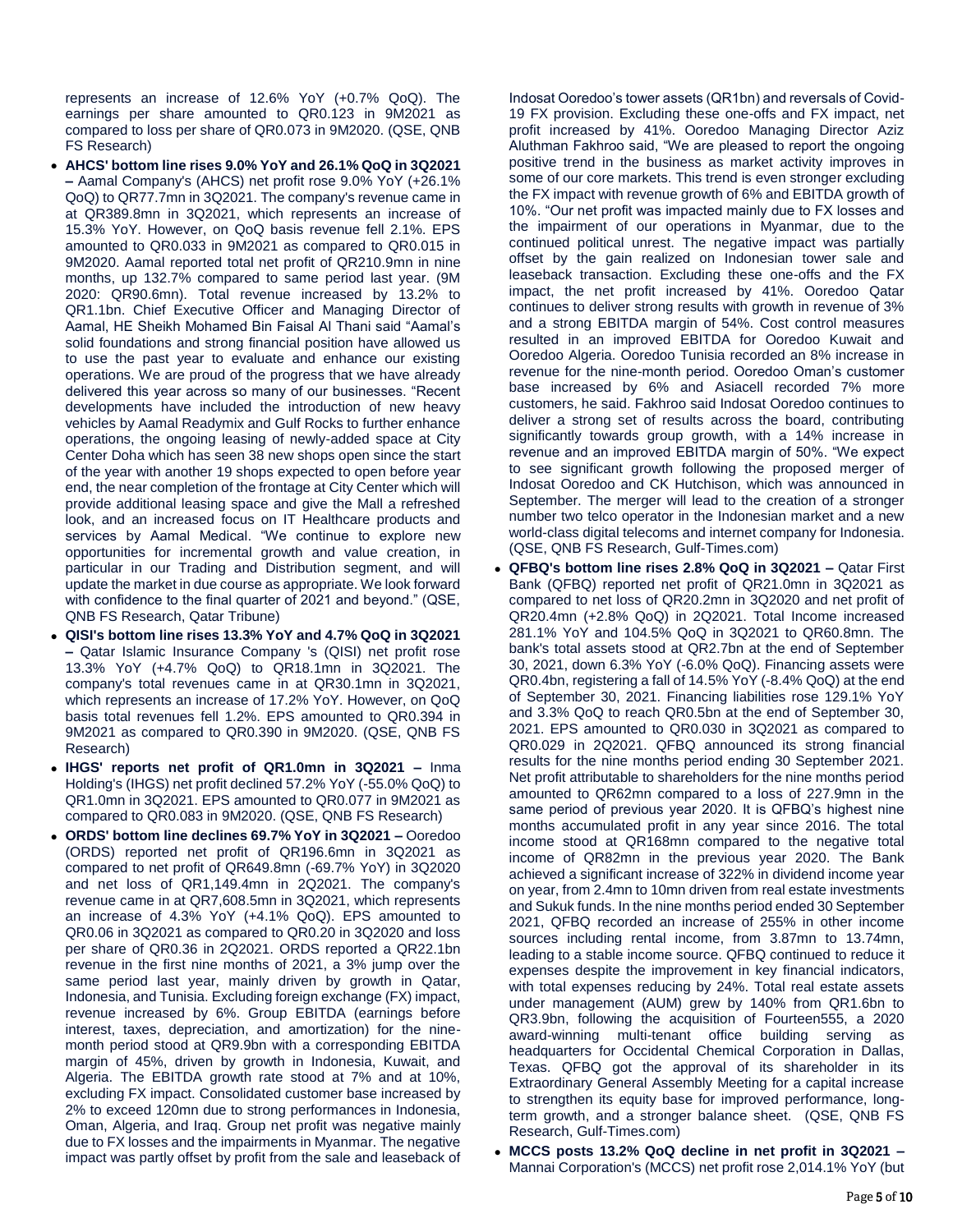declined 13.2% on QoQ basis) to QR72.7mn in 3Q2021. The company's revenue came in at QR3,330.4mn in 3Q2021, which represents an increase of 4.5% YoY. However, on QoQ basis revenue fell 9.6%. The earnings per share amounted to QR0.42 in 9M2021 as compared to loss per share of QR0.44 in 9M2020. MCCS has reported revenues of QR10.6bn for the nine months that ended on September 30, a growth of 24% compared to QR8.5bn for the same period in 2020, driven by growth across all major business divisions. EBITDA increased to QR918mn for the nine months that ended in September, an improvement of 79% compared to the EBITDA of QR512mn for the same period in 2020. Net profit for the nine months that ended on September 30 increased to QR190mn, an improvement of QR390mn compared to the QR200mn loss in the same period in 2020 due to the Covid-19 related disruptions. Mannai Corporation Director, Keith Higley said, "We are pleased to report robust growth in 2021 and a net profit of QR190mn for the nine months that ended in September 2021, with all of our major business lines continuing to rebound and showing strong growth following the challenging year of 2020." (QSE, QNB FS Research, Gulf-Times.com)

- **MPHC posts 0.3% QoQ fall in net profit in 3Q2021 –** Mesaieed Petrochemical Holding Company's (MPHC) net profit rose 170.7% YoY (but fell 0.3% on QoQ basis) to QR528.9mn in 3Q2021. The company's share of profit from joint ventures came in at QR523.0mn in 3Q2021, which represents an increase of 172.2% YoY. However, on QoQ basis share of profit from joint ventures fell 0.7%. EPS amounted to QR0.11 in 9M2021 as compared to QR0.03 in 9M2020. MPHC announced a net profit of QR1.4bn for the nine-month period ended September 30 2021, representing an increase of 335% compared to the same period last year. The Group's revenue improved by 88% to reach QR3bn, compared to QR1.6bn for 9M2020. While earnings per share (EPS) grew to QR0.114 from QR0.026. Constructive macroeconomic drivers carried forward from the latter part of last year, on the back of satisfactory vaccination drive linking to easing out of lockdowns in major markets, led to a sequential recovery in demand for petrochemicals and chlor-alkali products, and positively reflected on the commodity prices. Industry-wide supply constraints marked by extreme weather calamities and global logistical bottlenecks also played a part in keeping the product prices favorable. Although, petrochemical prices have softened specifically in the later part of 2Q2021 following improved supply, but overall year-to-date price trajectory remained buoyant. MPHC's operations continue to remain robust and resilient with total production for the period reaching 891000 MTs, up by 22% versus 9M2020, mainly due to improved plant operating rates during 9M2021. During the period, blended product prices on an average increased by 56% compared to 9M2020, translating into an increase of QR1.1bn in MPHC's bottom line earnings, compared to the same period last year. Renewed product demand supplemented by supply constraints resulted in improved commodity prices. Sales volumes increased by 20% versus 9M2020, driven by improved plant operating rates. The overall growth in sales volumes translated into an increase of QR307mn in MPHC's bottom line earnings. Compared to 2Q2021, MPHC revenue improved by 5%, while net profit remained flat. However, selling prices declined by 3% during 3Q2021 compared to 2Q2021, mainly on account of supply side ease outs particularly for the petrochemical products. Liquidity remained robust with cash and cash equivalents reaching QR3.2bn as at September 30, 2021. Total assets amounted to QR17.0bn and total equity stood at QR16.7bn. (QSE, QNB FS Research, Peninsula Qatar)
- **DOHI posts 11.6% YoY increase but 13.5% QoQ decline in net profit in 3Q2021 –** Doha Insurance Group's (DOHI) net profit rose 11.6% YoY (but declined 13.5% on QoQ basis) to

QR14.3mn in 3Q2021. EPS amounted to QR0.11 in 9M2021 as compared to QR0.09 in 9M2020. (QSE, QNB FS Research)

- **SIIS' bottom line declines 75.3% QoQ in 3Q2021 –** Salam International Investment Limited (SIIS) reported net profit of QR5.2mn in 3Q2021 as compared to net loss of QR11.2mn in 3Q2020 and net profit of QR20.9mn in 2Q2021 (-75.3%). The earnings per share amounted to QR0.033 in 9M2021 as compared to loss per share of QR0.085 in 9M2020. (QSE, QNB FS Research)
- **QCFS' net profit declines 61.9% YoY and 8.6% QoQ in 3Q2021 –** Qatar Cinema and Film Distribution Company's (QCFS) net profit declined 61.9% YoY (-8.6% QoQ) to QR0.4mn in 3Q2021. EPS amounted to QR0.03 in 9M2021 as compared to QR0.06 in 9M2020. (QSE, QNB FS Research)
- **QOIS reports net loss of QR0.5mn in 3Q2021 –** Qatar Oman Investment Company (QOIS) reported net loss of QR0.5mn in 3Q2021 as compared to net profit of QR3.8mn in 3Q2020 and net profit of QR1.1mn in 2Q2021. The company's net investment and interest income came in at QR0.8mn in 3Q2021, which represents a decrease of 83.8% YoY (-63.4% QoQ). EPS amounted to QR0.020 in 9M2021 as compared to QR0.023 in 9M2020. (QSE, QNB FS Research)
- **QIMD posts 2.6% QoQ decline in net profit in 3Q2021 –** Qatar Industrial Manufacturing Company's (QIMD) net profit rose 94.7% YoY (but declined 2.6% on QoQ basis) to QR33.4mn in 3Q2021. The company's sales came in at QR118.1mn in 3Q2021, which represents an increase of 18.8% YoY. However, on QoQ basis sales fell 1.0%. EPS amounted to QR0.20 in 9M2021 as compared to QR0.13 in 9M2020. (QSE, QNB FS Research)
- **Mekdam reports QR18.4mn net profit at the end of September 2021 –** Mekdam Holding Group, a new entrant in the venture market of the Qatar Stock Exchange (QSE), has reported 9.4% YoY jump in net profit to QR18.4mn for the period ended September 30, 2021. This earnings growth is mainly attributable to the growth in business volume, said the company, whose revenues zoomed 71.9% YoY to QR180.4mn for the period ended September 30, 2021. "The easing of coronavirus restrictions has accelerated the pace of business implementation and recovery of the previous decline in the project execution and profitability," a company spokesman said. Mekdam Holding Chief Executive Ehab Naser said during 2021, it was able to sign new contracts with a total value of QR560mn, exceeding the target for the year. The total value of the contracts being implemented amounted to QR1.11bn, while the value of the remaining works amounted to QR767mn. With respect to the sales proposals, the total offers submitted and being negotiated with customers amounted to about QR1.5bn. As of September 30, 2021, Mekdam Holding Group has maintained its liquidity levels of 77.3% of its assets, which are current assets. The current ratio (current assets to current liabilities) is 1.9 times. The group also maintained low levels of indebtedness, with net indebtedness (bank loans minus cash and cash balances) amounting to QR10.4mn. The company spokesman said the listing of Mekdam Holding Group has reflected in an increase in the market value of the shares from the initial price, and the group was able to increase its shareholder base to about 280, about 84% of who are Qataris. The annual rate of return to market cap (inverted P/E or price earnings ratio) of the group was about 6.6%, exceeding the annual rate of return to market cap on the QSE which was at 5.4% as of September 30, 2021. (QSE, Gulf-Times.com)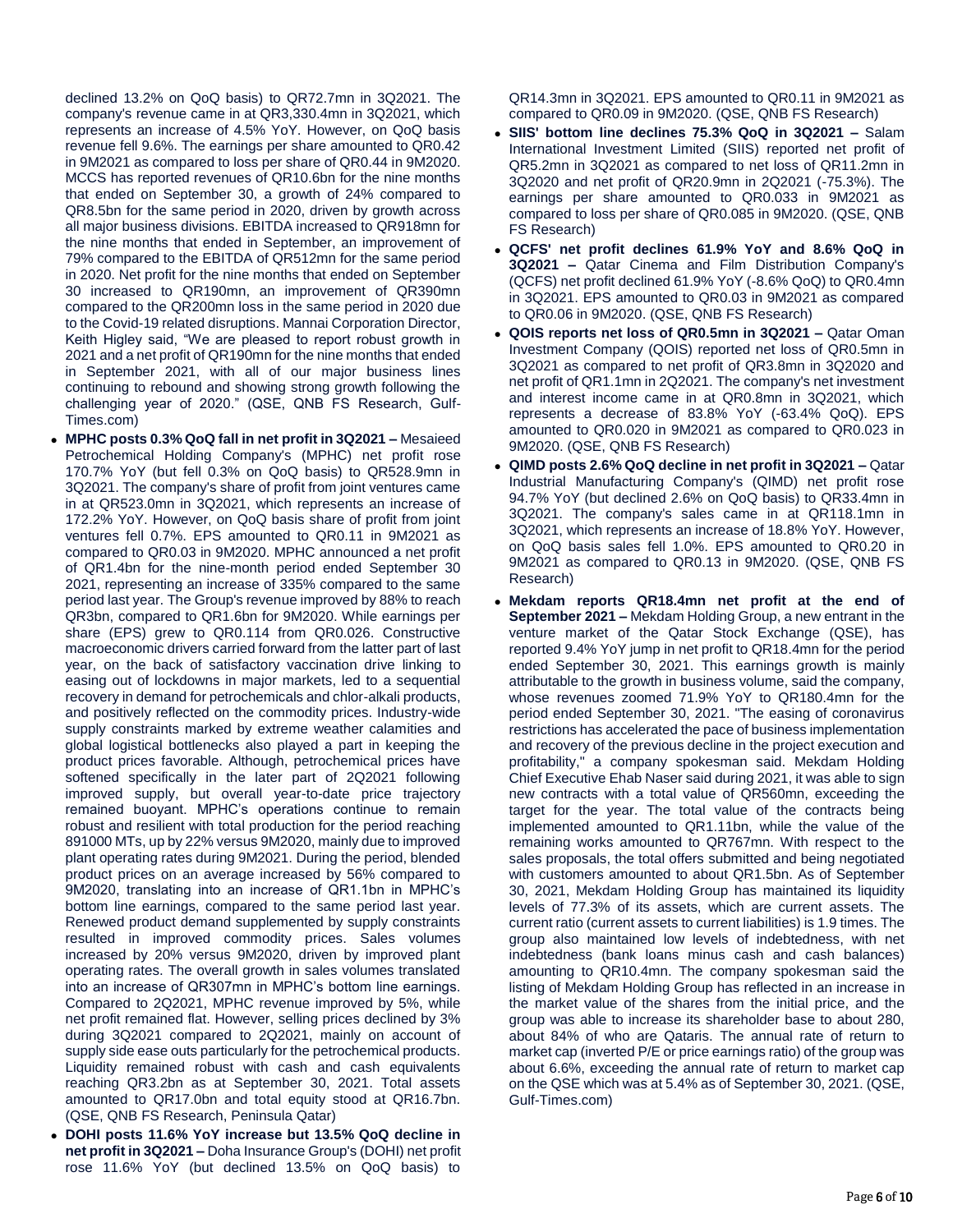



Source: Qatar Stock Exchange (QSE) Source: Qatar Stock Exchange (QSE)



Source: Qatar Stock Exchange (QSE) Source: Qatar Stock Exchange (QSE)







# Net Traded Value by Nationality (QR Million)



# **Most Active Shares by Value (QR Million) Most Active Shares by Volume (Million)**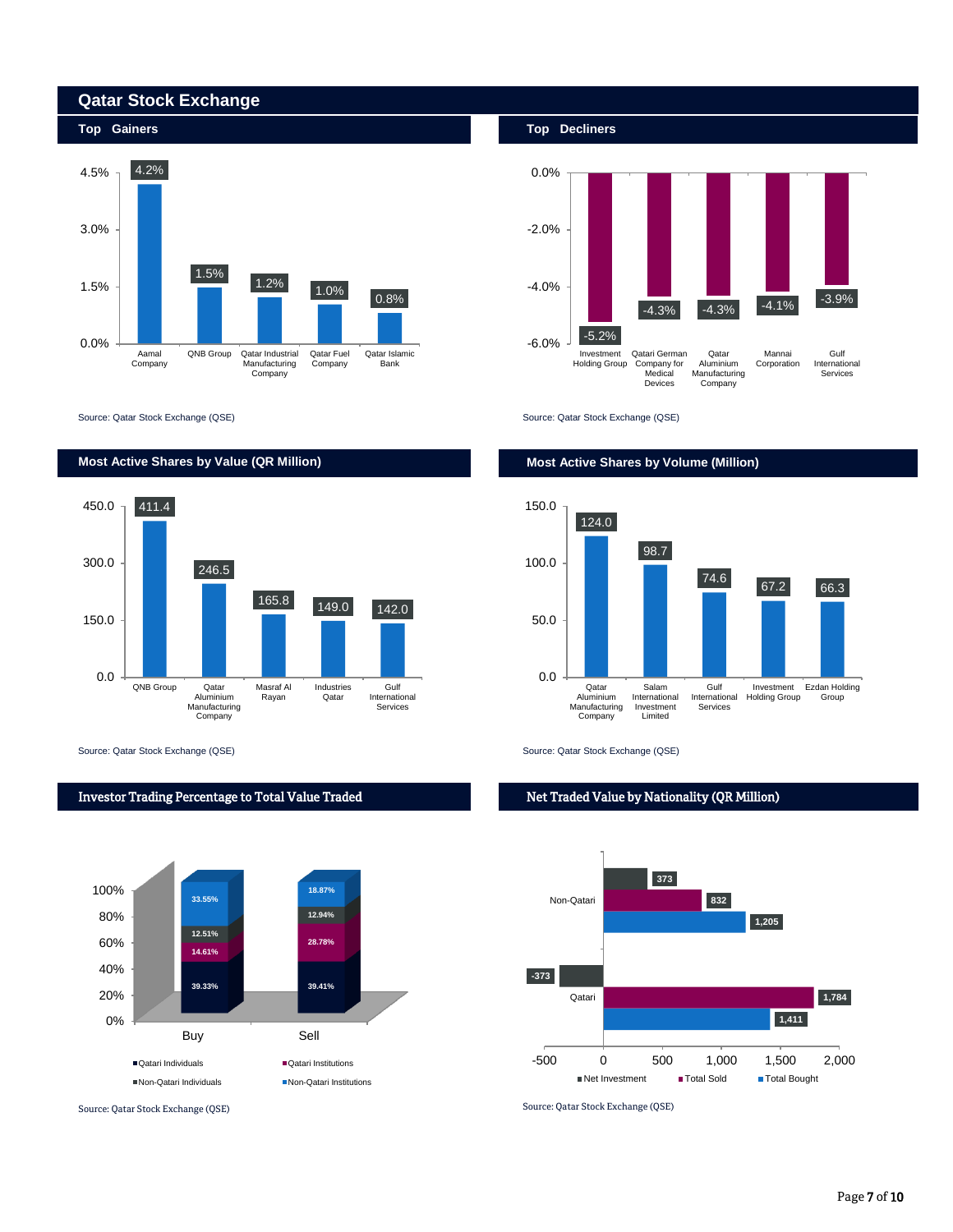# **TECHNICAL ANALYSIS OF THE QSE INDEX**



### Source: Bloomberg

The QE Index closed lost only 0.55%, versus the week before; it printed last at the 11,806.53 level. We remain bullish as the major trend remains up and current market trajectory seems to be positive. The recent weekly candlestick shows a general indecision among market participant at the current levels. As a result, profit taking against the trend may take place. Our expected resistance levels remains around the  $11,900 - 12,000$  points and the support at  $11,000$  points.

### **DEFINITIONS OF KEY TERMS USED IN TECHNICAL ANALYSIS**

RSI (Relative Strength Index) indicator – RSI is a momentum oscillator that measures the speed and change of price movements. The RSI oscillates between 0 to 100. The index is deemed to be overbought once the RSI approaches the 70 level, indicating that a correction is likely. On the other hand, if the RSI approaches 30, it is an indication that the index may be getting oversold and therefore likely to bounce back.

MACD (Moving Average Convergence Divergence) indicator – The indicator consists of the MACD line and a signal line. The divergence or the convergence of the MACD line with the signal line indicates the strength in the momentum during the uptrend or downtrend, as the case may be. When the MACD crosses the signal line from below and trades above it, it gives a positive indication. The reverse is the situation for a bearish trend.

Candlestick chart – A candlestick chart is a price chart that displays the high, low, open, and close for a security. The 'body' of the chart is portion between the open and close price, while the high and low intraday movements form the 'shadow'. The candlestick may represent any time frame. We use a one-day candlestick chart (every candlestick represents one trading day) in our analysis.

Doji candlestick pattern – A Doji candlestick is formed when a security's open and close are practically equal. The pattern indicates indecisiveness, and based on preceding price actions and future confirmation, may indicate a bullish or bearish trend reversal.

Shooting Star/Inverted Hammer candlestick patterns – These candlestick patterns have a small real body (open price and close price are near to each other), and a long upper shadow (large intraday movement on the upside). The Shooting Star is a bearish reversal pattern that forms after a rally. The Inverted Hammer looks exactly like a Shooting Star, but forms after a downtrend. Inverted Hammers represent a potential bullish trend reversal.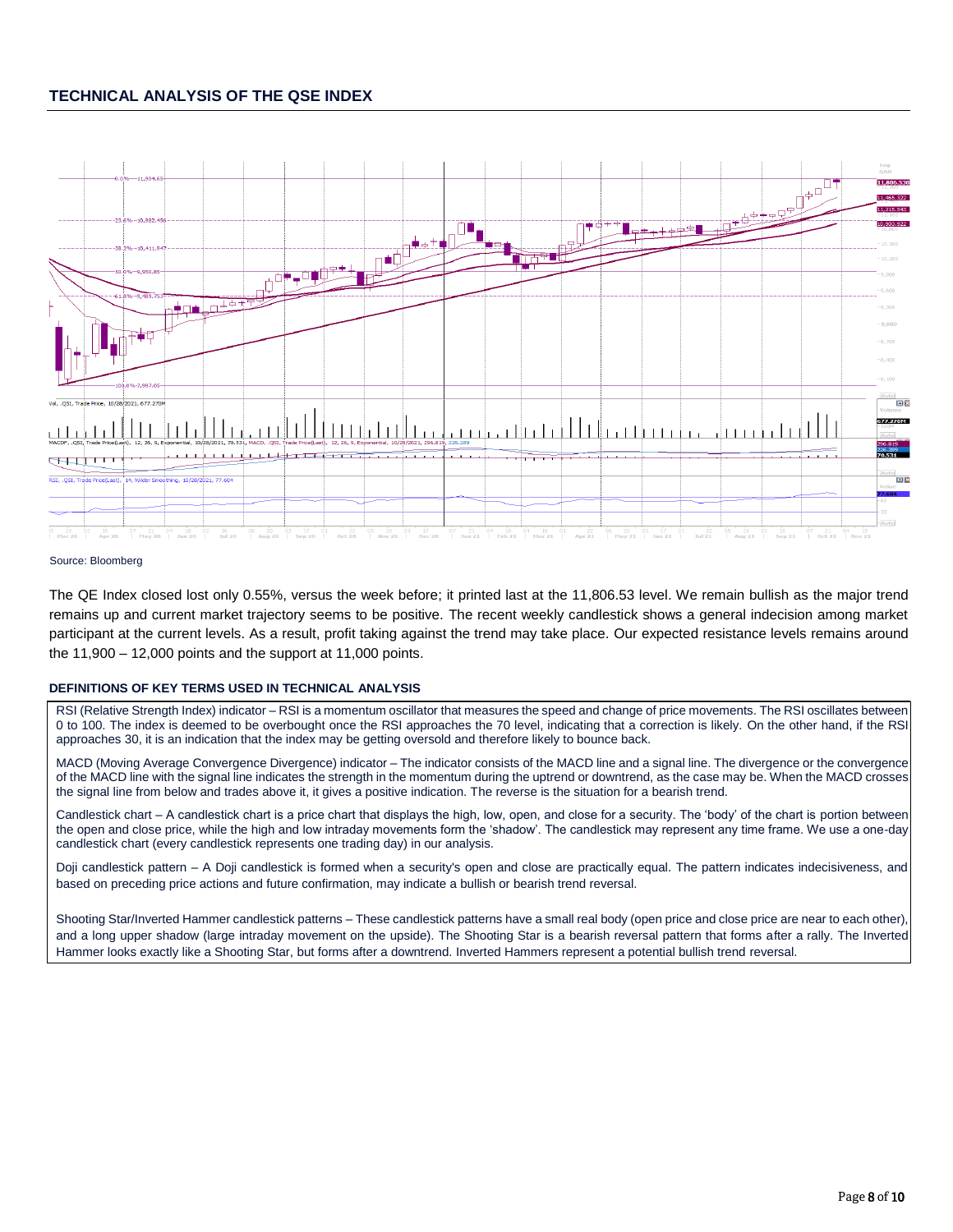| Company Name                          | <b>Price</b><br>October 28 | % Change<br><b>WTD</b> | % Change<br><b>YTD</b> | Market Cap.<br><b>QR Million</b> | <b>TTM P/E</b> | P/B   | Div. Yield                |
|---------------------------------------|----------------------------|------------------------|------------------------|----------------------------------|----------------|-------|---------------------------|
| <b>Qatar National Bank</b>            | 20.50                      | 1.49                   | 14.97                  | 189,347                          | 16.1           | 2.4   | 2.2                       |
| Qatar Islamic Bank                    | 18.42                      | 0.82                   | 7.66                   | 43,525                           | 13.7           | 2.2   | 2.2                       |
| <b>Commercial Bank of Qatar</b>       | 6.11                       | (0.63)                 | 38.86                  | 24,729                           | 12.0           | 1.3   | 1.6                       |
| Doha Bank                             | 2.88                       | (2.93)                 | 21.84                  | 8,942                            | 14.2           | 0.9   | 2.6                       |
| Al Ahli Bank                          | 3.90                       | 0.08                   | 13.23                  | 9,483                            | 13.5           | 1.5   | 3.8                       |
| Qatar International Islamic Bank      | 9.79                       | 0.51                   | 8.15                   | 14,819                           | 16.6           | 2.3   | 3.3                       |
| Masraf Al Rayan                       | 4.78                       | (1.02)                 | 5.41                   | 35,813                           | 16.1           | 2.4   | 3.6                       |
| Al Khaliji Bank                       | 2.24                       | 0.00                   | 21.87                  | 8,064                            | 12.9           | $1.2$ | 2.5                       |
| <b>Qatar First Bank</b>               | 1.83                       | (0.22)                 | 6.10                   | 1,278                            | 10.8           | 2.4   | <b>N/A</b>                |
| <b>National Leasing</b>               | 1.04                       | (1.43)                 | (16.57)                | 513                              | 20.6           | 0.8   | 2.4                       |
| Dlala Holding                         | 1.52                       | (2.19)                 | (15.49)                | 431                              | 27.9           | 1.9   | <b>N/A</b>                |
| Qatar & Oman Investment               | 0.96                       | (1.54)                 | 7.78                   | 301                              | 53.3           | 1.0   | <b>N/A</b>                |
| <b>Islamic Holding Group</b>          | 4.85                       | (2.34)                 | (5.20)                 | 275                              | 39.5           | 1.9   | 1.0                       |
| <b>Banking and Financial Services</b> |                            |                        |                        | 337,519                          |                |       |                           |
| <b>Zad Holding</b>                    | 15.95                      | (0.31)                 | 17.67                  | 4,158                            | 21.5           | 2.8   | 4.0                       |
| Qatar German Co. for Medical Devices  | 3.35                       | (4.32)                 | 49.58                  | 386                              | 126.8          | 11.7  | <b>N/A</b>                |
| Salam International Investment        | 0.95                       | (0.62)                 | 46.54                  | 1,091                            | <b>N/A</b>     | 0.7   | <b>N/A</b>                |
| Baladna                               | 1.61                       | (0.93)                 | (10.34)                | 3,051                            | <b>N/A</b>     | 1.4   | 3.3                       |
| <b>Medicare Group</b>                 | 8.47                       | (2.92)                 | (4.20)                 | 2,384                            | 26.4           | 2.4   | 21.3                      |
| Qatar Cinema & Film Distribution      | 3.60                       | (0.83)                 | (9.84)                 | 226                              | 73.6           | 1.7   | 2.8                       |
| <b>Qatar Fuel</b>                     | 18.39                      | 1.04                   | (1.55)                 | 18,284                           | 18.0           | 2.1   | 2.5                       |
| <b>Qatar Meat and Livestock</b>       | 4.08                       | (1.45)                 | (35.48)                | 734                              | <b>N/A</b>     | 2.3   | 2.5                       |
| Mannai Corp.                          | 4.83                       | (4.15)                 | 61.03                  | 2,204                            | 5.5            | 1.0   | 0.2                       |
| Al Meera Consumer Goods               | 19.59                      | (0.96)                 | (5.41)                 | 3,918                            | 21.7           | 2.6   | 4.6                       |
| <b>Consumer Goods and Services</b>    |                            |                        |                        | 36,436                           |                |       |                           |
| Qatar Industrial Manufacturing        | 3.19                       | 1.24                   | (0.59)                 | 1,516                            | 12.4           | 0.9   | 3.1                       |
| <b>Qatar National Cement</b>          | 5.07                       | 0.38                   | 22.14                  | 3,313                            | 14.0           | 1.1   | 3.9                       |
| <b>Industries Qatar</b>               | 15.86                      | (1.86)                 | 45.91                  | 95,953                           | 14.4           | 2.6   | 2.1                       |
| Qatari Investors Group                | 2.49                       | (2.20)                 | 37.49                  | 3,096                            | 22.5           | 1.1   | 2.4                       |
| Qatar Electricity and Water           | 16.80                      | (0.53)                 | (5.88)                 | 18,480                           | 14.1           | 1.6   | 3.7                       |
| Aamal                                 | 1.09                       | 4.20                   | 27.60                  | 6,873                            | 28.6           | 0.9   | 3.7                       |
| <b>Gulf International Services</b>    | 1.84                       | (3.92)                 | 7.29                   | 3,419                            | <b>N/A</b>     | 1.1   | <b>N/A</b>                |
| Mesaieed Petrochemical Holding        | 2.40                       | 0.00                   | 17.24                  | 30,152                           | 18.4           | 1.8   | 1.7                       |
| <b>Invesment Holding Group</b>        | 1.38                       | (5.21)                 | 131.05                 | 1,149                            | 57.8           | 1.3   | <b>N/A</b>                |
| Qatar Aluminum Manufacturing          | 1.90                       | (4.29)                 | 96.07                  | 10,580                           | 17.6           | 1.7   | 1.8                       |
| <b>Industrials</b>                    |                            |                        |                        | 174,530                          |                |       |                           |
| <b>Qatar Insurance</b>                | 2.45                       | (1.33)                 | 3.73                   | 8,002                            | 15.1           | 0.9   | <b>N/A</b>                |
| QLM Life & Medical Insurance          | 5.08                       | (3.13)                 | <b>N/A</b>             | 1,776                            | <b>N/A</b>     | 3.0   | <b>N/A</b>                |
| Doha Insurance                        | 1.94                       | 0.78                   | 39.37                  | 970                              | 13.9           | 0.9   | 5.2                       |
| Qatar General Insurance & Reinsurance | 2.06                       | (0.96)                 | (22.56)                | 1,803                            | 10.5           | 0.4   | $\mathsf{N\!V}\mathsf{A}$ |
| Al Khaleej Takaful Insurance          | 4.48                       | (2.70)                 | 135.83                 | 1,143                            | 23.5           | 2.2   | 1.1                       |
| Qatar Islamic Insurance               | 7.90                       | (0.69)                 | 14.49                  | 1,185                            | 15.3           | 2.9   | 4.1                       |
| <b>Insurance</b>                      |                            |                        |                        | 14,878                           |                |       |                           |
| United Development                    | 1.55                       | (3.06)                 | (6.16)                 | 5,499                            | 17.8           | 0.5   | 3.2                       |
| Barw a Real Estate                    | 3.15                       | (1.16)                 | (7.38)                 | 12,257                           | 10.0           | 0.6   | 4.0                       |
| Ezdan Real Estate                     | 1.55                       | (0.64)                 | (12.73)                | 41,114                           | 106.9          | 1.3   | <b>N/A</b>                |
| Mazaya Qatar Real Estate Development  | 1.04                       | (1.14)                 | (17.50)                | 1,206                            | 39.3           | 1.0   | 2.9                       |
| <b>Real Estate</b>                    |                            |                        |                        | 60,076                           |                |       |                           |
| Ooredoo                               | 6.92                       | (3.90)                 | (7.98)                 | 22,166                           | <b>N/A</b>     | 1.1   | 3.6                       |
| Vodafone Qatar                        | 1.62                       | (2.47)                 | 20.99                  | 6,848                            | 26.3           | 1.5   | 3.1                       |
| <b>Telecoms</b>                       |                            |                        |                        | 29,014                           |                |       |                           |
| Qatar Navigation (Milaha)             | 7.59                       | 0.15                   | 6.99                   | 8,691                            | 26.3           | 0.6   | 4.0                       |
| <b>Gulf Warehousing</b>               | 4.90                       | (3.11)                 | (3.92)                 | 287                              | 12.5           | 1.4   | 2.0                       |
| Qatar Gas Transport (Nakilat)         | 3.25                       | (1.84)                 | 2.20                   | 18,006                           | 14.1           | 2.2   | 3.4                       |
| <b>Transportation</b>                 |                            |                        |                        | 26,984                           |                |       |                           |
| Qatar Exchange                        |                            |                        |                        | 682,022                          |                |       |                           |
|                                       |                            |                        |                        |                                  |                |       |                           |

Source: Bloomberg